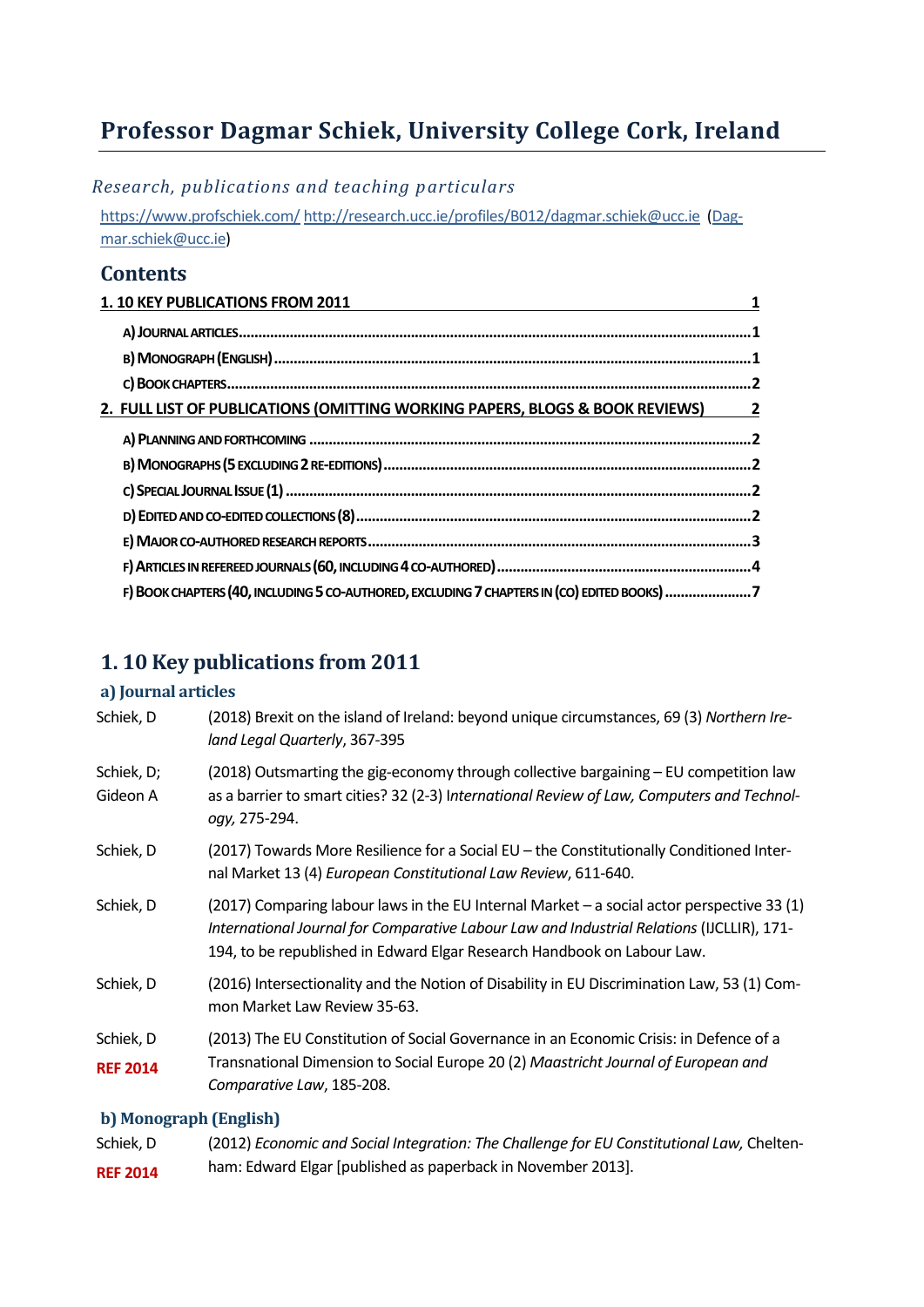### <span id="page-1-0"></span>**c) Book chapters**

- Schiek, D (2020) Solidarity in the case law of the European Court of Justice opportunities missed? In: H Krunke, H Petersen & I Manners (eds) *Transnational Solidarity. Concept, Challenges and Opportunities*, Cambridge: Cambridge University Press, pp 252-300 (pre-published version at SSR[N https://papers.ssrn.com/sol3/papers.cfm?abstract\\_id=3523787](https://papers.ssrn.com/sol3/papers.cfm?abstract_id=3523787) ).
- Schiek, D **REF 2014** (2011) Organising EU non-discrimination law around the nodes of 'race' gender and disability?' in: Schiek, D and Lawson, A (eds) *EU Non-Discrimination Law and Intersectionality:*  investigating the triangle of racial, gender and disability discrimination, Farnham: Ashgate, 12-27.

## <span id="page-1-1"></span>**2. Full list of publications (omitting working papers, blog contributions, book reviews)**

### <span id="page-1-2"></span>**a) Planning and forthcoming**

| Schiek, D,<br>Ward, I                     | A Critical Introduction to European Law (4th edition by D Schiek), Cambridge University Press<br>(submission 2020/21). |
|-------------------------------------------|------------------------------------------------------------------------------------------------------------------------|
| Schiek, D.                                | EU Discrimination Law and Policy - a critical appraisal (Edward Elgar, submission 2020/2021).                          |
| Schiek, D                                 | Europäisches Arbeitrsrecht, 4 <sup>th</sup> edition Nomos Publishers (submission 2021)                                 |
| b) Monographs (5 excluding 2 re-editions) |                                                                                                                        |

<span id="page-1-3"></span>

| Schiek, D<br><b>REF 2014</b> | (2012) Economic and Social Integration: The Challenge for EU Constitutional Law, Chelten-<br>ham: Edward Elgar, 223 pages [published as paperback in November 2013].                                                                                                        |
|------------------------------|-----------------------------------------------------------------------------------------------------------------------------------------------------------------------------------------------------------------------------------------------------------------------------|
| Schiek, D                    | (2007) Europäisches Arbeitsrecht (European Labour Law), 3rd edition, Nomos: Baden-Ba-<br>den, 323 pages. Fourth edition in preparation.                                                                                                                                     |
| Schiek, D.                   | (2005) Europäisches Arbeitsrecht, Baden-Baden: Nomos, fully revised 2nd edition.                                                                                                                                                                                            |
| Schiek, D.                   | (2000) Differenzierte Gerechtigkeit? Diskriminierungsschutz und Vertragsrecht [Justice<br>Differentiated? Protection against discrimination and contract law], Baden-Baden: No-<br>mos, 498 pages (Habilitationsschrift – thesis for obtaining habilitation - Bremen 1999). |
| Schiek, D.                   | (1997) Europäisches Arbeitsrecht, Baden-Baden: Nomos-Verlag.                                                                                                                                                                                                                |
| Schiek, D.                   | (1995) Zweites Gleichberechtigungsgesetz für die Privatwirtschaft - Textausgabe mit Kurz-<br>kommentierung [2nd equal rights act for private employers - text and academic com-<br>mentary], (Köln: Bund-Verlag) 195 pages.                                                 |
| Schiek, D.                   | (1992) Nachtarbeitsverbot für Arbeiterinnen - Deregulierung im Namen der Gleichberech-<br>tigung? [The Ban of Nightwork for Female Workers - Deregulation as a Road to Equality?]<br>Baden-Baden: Nomos (PhD thesis Hamburg), 450 pages                                     |

### <span id="page-1-4"></span>**c) Special Journal Issue (1)**

Schiek D (ed) On the never-ending road to "Brexit" – are there any perspectives for the European Union? – *Special issue for Northern Ireland Legal Quarterly autumn 2018*.

### <span id="page-1-5"></span>**d) Edited and co-edited collections (8)**

Schiek, D (ed) (2013) *The EU Economic and Social Model in the Global Crisis: Interdisciplinary Perspectives,* Farnham: Ashgate, re-edited as paper back in 2016

> — **includes**: Schiek, D 'The EU's Socio-economic Model(s) and the Crisi(e)s – any Perspectives?' 1-22.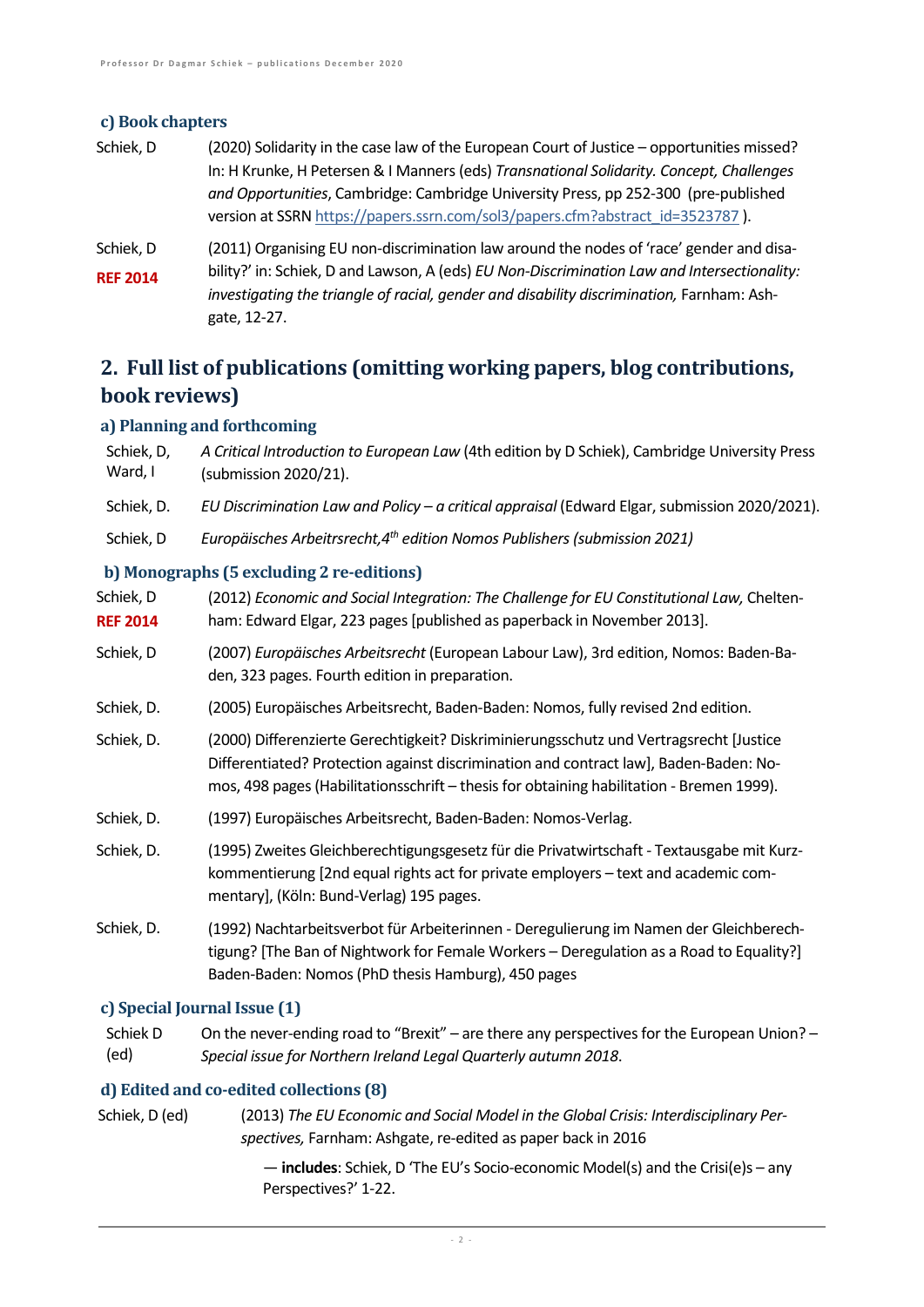<span id="page-2-0"></span>

| (2011) EU Non-Discrimination Law and Intersectionality: investigating the triangle of<br>racial, gender and disability discrimination, Farnham: Ashgate.                                                                                                                                                                                                                                                                                |
|-----------------------------------------------------------------------------------------------------------------------------------------------------------------------------------------------------------------------------------------------------------------------------------------------------------------------------------------------------------------------------------------------------------------------------------------|
| - includes: Schiek, D 'Organising EU non-discrimination law around the nodes of<br>'race' gender and disability?' 12-27.                                                                                                                                                                                                                                                                                                                |
| (2010) European Economic and Social Constitutionalism after the Treaty of Lisbon,<br>Cambridge: Cambridge University Press.                                                                                                                                                                                                                                                                                                             |
| - includes: Schiek, D 'Re-embedding economic and social constitutionalism: nor-<br>mative perspectives for the EU' 17-46.                                                                                                                                                                                                                                                                                                               |
| (2009) European Union Non-Discrimination Law: Comparative Perspectives on Multi-<br>dimensional Equality Law, New York et al: Routledge-Cavendish.                                                                                                                                                                                                                                                                                      |
| - includes: Schiek, D, 'From European Union non-discrimination law towards<br>multidimensional Equality Law for Europe', 3-27.                                                                                                                                                                                                                                                                                                          |
| (2007) Allgemeines Gleichbehandlungsgesetz - Ein Kommentar in Europäischer Per-<br>spektive, [General Equal Treatment Act - A Commentary from a European Perspective - on the German<br>General Equal Treatment Act], Munich: Sellier European Publishers.                                                                                                                                                                              |
| - includes: Schiek, Einleitung, Kommentierung des Allgemeinen Teils, 3-170.                                                                                                                                                                                                                                                                                                                                                             |
| (2007) Materials, Cases and Text on national, supranational and international non-<br>discrimination law. (Series: lus Commune Casebooks for the Common Law of Europe,<br>general editor: W van Gerven), London et al: Hart Publishing.                                                                                                                                                                                                 |
| - includes: Schiek, D 'Indirect Discrimination', 323-375.                                                                                                                                                                                                                                                                                                                                                                               |
| (2002) Frauengleichstellungsgesetze des Bundes und der Länder - Kommentar für die<br>Praxis, [Legislation ensuring equal opportunities for women at federal and state level<br>- academic commentary for practical uses] Frankfurt: Bund-Verlag, 2nd edition.                                                                                                                                                                           |
| - includes: Schiek, D, Einleitung, Prinzipien und Ziele der Frauengleichstellungsge-<br>setze, Geltungsbereich der Frauengleichstellungsgesetze, Regelungen zur diskri-<br>minierungsfreien Personalpolitik (einschließlich Quotierung) in Frauengleichstel-<br>lungsgesetzen', pp. 49-126, 147-205, sowie Einzelkommentierungen. [principles &<br>aims, scope of application, positive action & proactive avoidance of discrimination] |
| (1996) Frauengleichstellungsgesetze des Bundes und der Länder - Kommentar für die<br>Praxis (Köln: Bund-Verlag).                                                                                                                                                                                                                                                                                                                        |
| -includes: Schiek, D, Geltungsbereich der Frauengleichstellungsgesetze, Regelun-<br>gen zu Frauenförderplänen und Quotierung in Frauengleichstellungsgesetzen                                                                                                                                                                                                                                                                           |
| e) Major co-authored research reports                                                                                                                                                                                                                                                                                                                                                                                                   |
| (2015) EU Social and Labour Rights and EU Internal Market Law, Brussels: European<br>Parliament, Policy Department A (also available from http://www.europarl.eu-<br>ropa.eu/thinktank/en/document.html?reference=IPOL STU(2015)563457 ) 100<br>pages.                                                                                                                                                                                  |
| (2004) Proaktiver Schutz vor rassistischer Diskriminierung im Arbeitsrecht - lernen<br>von Südafrika? (pro-active protection against racialist discrimination in employment<br>law - lessons from South Africa?) Düsseldorf: Hans-Böckler-Stiftung [82 pages].                                                                                                                                                                          |
|                                                                                                                                                                                                                                                                                                                                                                                                                                         |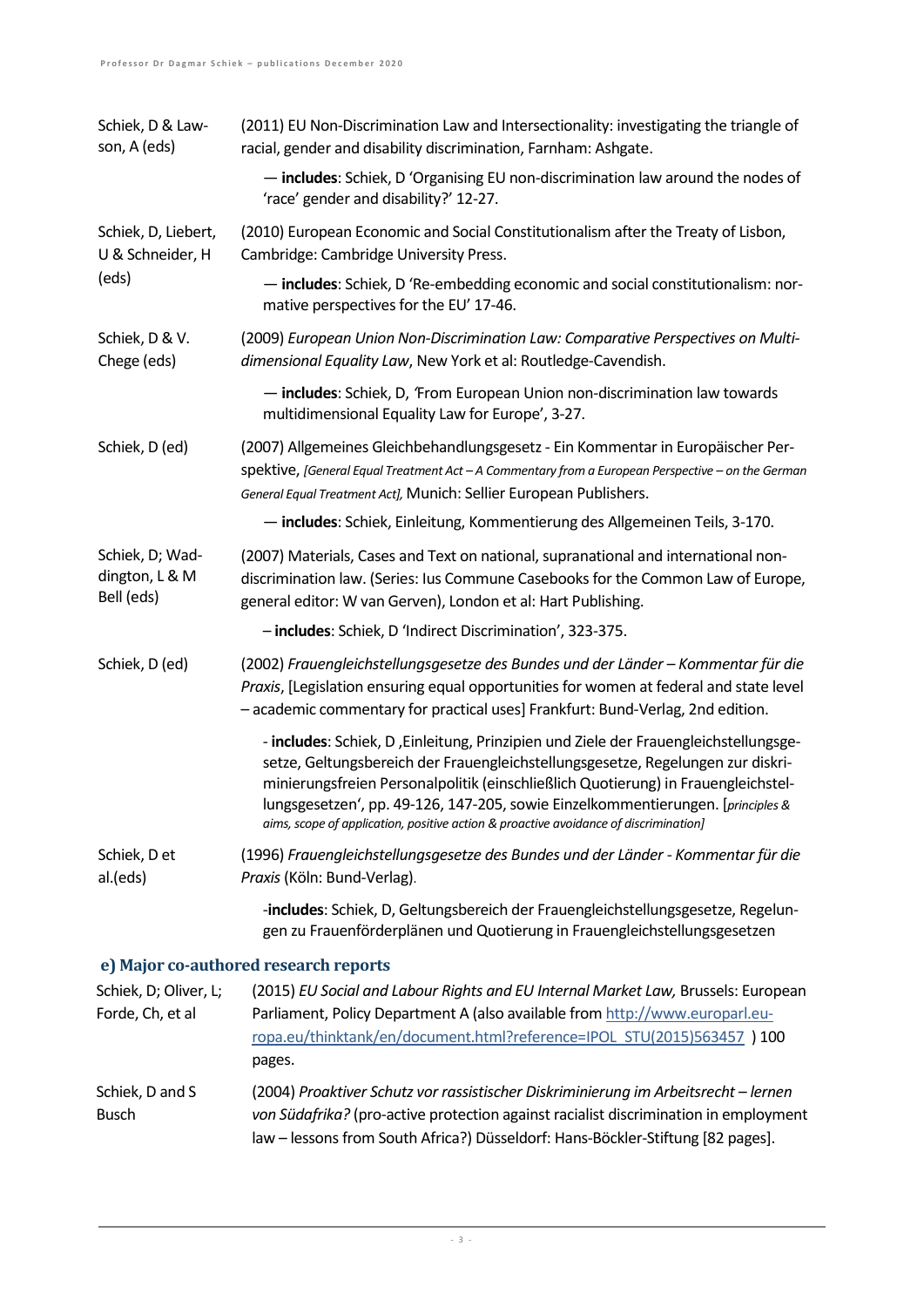#### <span id="page-3-0"></span>**f) Articles in refereed journals (60, including 4 co-authored)**

| Schiek, D                    | (2020) Collective bargaining and unpaid care as social security risk - an EU perspective 36 (3) In-<br>ternational Journal of Comparative Labour Law and Industrial Relations, 387-408 21 p.                                                        |
|------------------------------|-----------------------------------------------------------------------------------------------------------------------------------------------------------------------------------------------------------------------------------------------------|
| Schiek, D                    | (2020) Solidarity in the case law of the European Court of Justice (see above as key publication,<br>book chapter)                                                                                                                                  |
| Schiek, D                    | (2019) "Brexit" und das Arbeitsrecht: für deutsche Unternehmen und Beschäftigte 36 (6) Neue<br>Zeitschrift für Arbeitsrecht, 345-352 8 p                                                                                                            |
| Schiek, D                    | (2018) On uses, mis-uses and non-uses of intersectionality before the Court of Justice (EU) 18 (2-<br>3) International Journal of Discrimination and the Law, 82-103                                                                                |
| Schiek, D                    | (2018) Brexit on the island of Ireland: beyond unique circumstances, 69 (3) Northern Ireland Le-<br>gal Quarterly, 367-395                                                                                                                          |
| Schiek, D;<br>Gideon A       | (2018) Outsmarting the gig-economy through collective bargaining - EU competition law as a<br>barrier to smart cities? 32 (2-3) International Review of Law, Computers and Technology, 275-<br>294.                                                 |
| Schiek, D<br><b>REF 2020</b> | (2017) towards More Resilience for a Social EU - the Constitutionally Conditioned Internal Mar-<br>ket 13 (4) European Constitutional Law Review, 611-640.                                                                                          |
| Schiek, D                    | (2017) Comparing labour laws in the EU Internal Market - a social actor perspective 33 (1) Inter-<br>national Journal for Comparative Labour Law and Industrial Relations (IJCLLIR), 171-194.                                                       |
| Schiek, D                    | (2017) Intersektionelle Diskriminierung vor dem Europäischen Gerichtshof - ein erster verfehl-<br>ter Versuch? Urteils des Europäischen Gerichtshofs vom 24.11.2016, Europäische Zeitschrift für<br>Arbeitsrecht (2017), 407-417.                   |
| Schiek, D                    | (2016) Revisiting intersectionality for EU Anti-Discrimination Law in an economic crisis -a critical<br>legal studies perspective 27 (2) Sociologia del Diritto (special issue in English), 23-44.                                                  |
| Schiek, D<br><b>REF 2020</b> | (2016) Intersectionality and the Notion of Disability in EU Discrimination Law, 53 (1) Common<br>Market Law Review 35-63.                                                                                                                           |
| Schiek, D                    | (2014) 'Zwischenruf: Den Pudding an die Wand nageln? Überlegungen zu einer progressiven<br>Agenda für das EU-Anti-Diskriminierungsrecht' 47 (4) Kritische Justiz 397-405.                                                                           |
| Schiek, D                    | (2014) 'The German Federal Constitutional Court's Ruling on Outright Monetary Transactions<br>(OMT) - Another Step towards National Closure?' 15 German Law Journal available at<br>http://www.germanlawjournal.com/index.php?pageID=11&artID=1623. |
| Schiek, D                    | (2013) The EU Constitution of Social Governance in an Economic Crisis: in Defence of a Transna-<br>tional Dimension to Social Europe 20 (2) Maastricht Journal of European and Comparative Law,<br>185-208.                                         |
| Schiek, D<br><b>REF 2014</b> | (2012) Enforcing Employment Discrimination Law - Potential Transplants from Italy to Britain<br>and Vice Versa? 28 (4) International Journal of Comparative Labour Law and Industrial Relations,<br>489-512.                                        |
| Schiek, D<br><b>REF 2014</b> | (2011) Age discrimination before the ECJ - conceptual and theoretical issues' 48 (3) Common<br>Market Law Review, 777-799.                                                                                                                          |
| Schiek, D                    | (2010) Constitutional Principles and Horizontal Effect: Kücükdeveci revisited 1 (3) European La-<br>bour Law Journal 368-378.                                                                                                                       |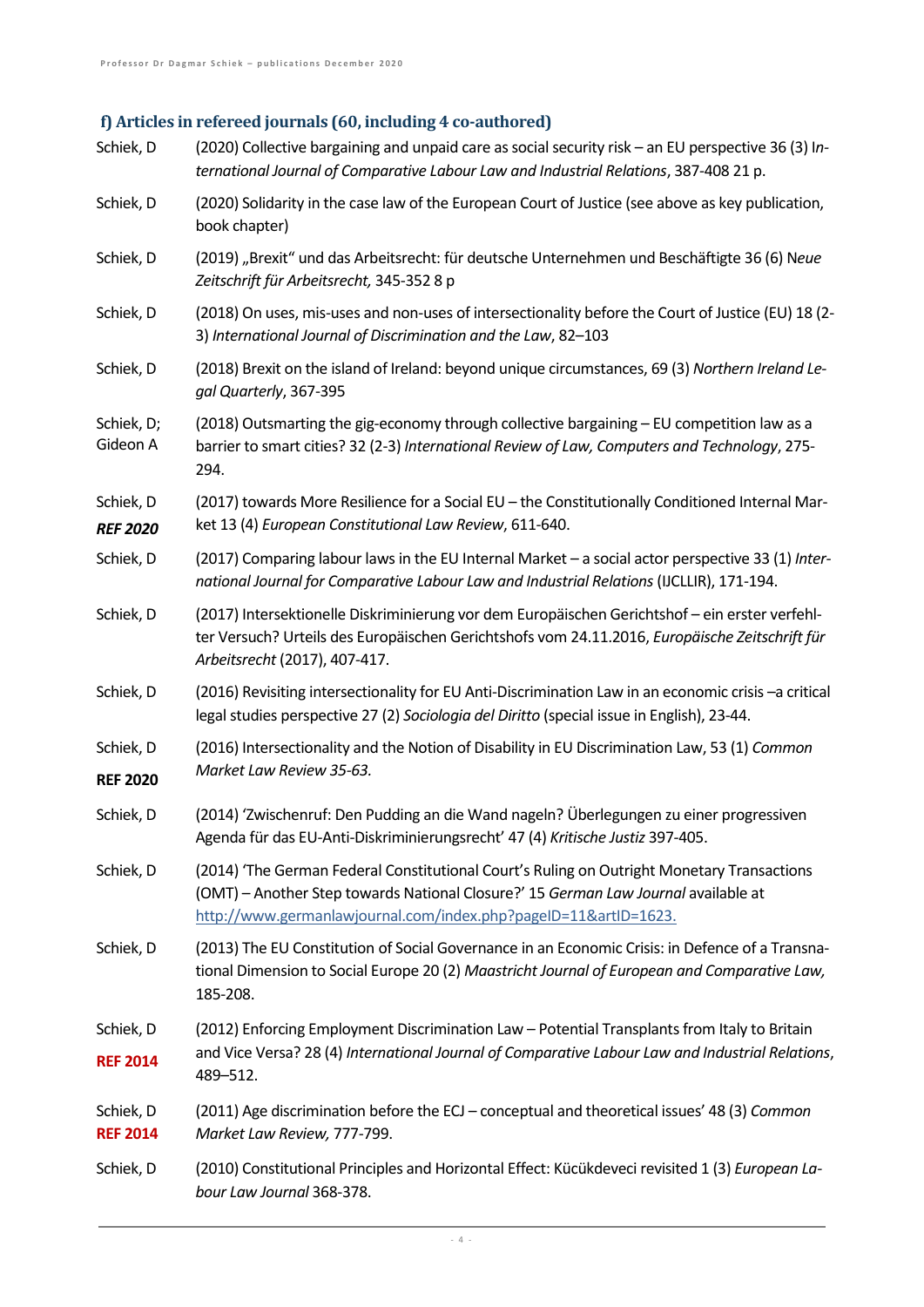Schiek, D (2010) Comparative Law and European Harmonisation – a match made in heaven or uneasy bedfellows? 21 (2) *European Business Law Review,* 203-225.

Schiek, D **RAE 2008<sup>1</sup>** (2007) Private rule-making and European Governance – issues of legitimacy, 32 (4) *European Law Review*, 443-466.

- Schiek, D (2007) 'Implementing Non-Discrimination Directives Typologies for Legal Transplanting', in: 5 International Colloquia Europees Verzekeringsrecht - Colloques Internationaux de droit européen de assurance, 47-83.
- Schiek, D (2006) Auslegung von § 17 KSchG im Lichte der Rechtsprechung des EuGH Aspekte der vor dem BAG schwebenden Verfahren, 54 (1) Arbeit und Recht, 41-44.
- Schiek, D (2006) Grundsätzliche Bedeutung der gemeinschaftlichen Diskriminierungsverbote nach der Entscheidung Mangold, 54 (5) *Arbeit und Recht*, 145-150 [ extended annotation to the ECJ ruling in Mangold *in the framework of the "club of labour law journals", the article on the fundamental relevance of EU non-discrimination principles after the ECJ's decision in Mangold was published in parallel in German in Arbeit und Recht and in English in the Industrial Law Journal).*
- Schiek, D (2006) The ECJ Decision in Mangold a further twist on effects of directives and constitutional relevance of Community equality legislation, 35 (3) *Industrial Law Journal*, 329-341.
- Schiek, D **RAE 2008** (2005) 'Autonomous Collective Agreements as a Regulatory Device in European Labour Law: How to Read Articles 139 EC', 34 (1) *Industrial Law Journal*, 23-56.
- Schiek, D **RAE 2008** (2005) Broadening the Scope and the Norms of EU Gender Equality Law: Towards a Multidimensional Conception of Equality Law, 12 (4) *Maastricht Journal of European and Comparative Law*, 427-466.
- Schiek, D (2004) Just a piece of Cloth? German Courts and Employees with Headscarves, 33 (1) *Industrial Law Journal*, 68-73.
- Schiek, D (2004) 'Gleichbehandlungsrichtlinien der EU–Umsetzung im deutschen Arbeitsrecht' *Neue Zeitschrift für Arbeitsrecht*, 873-884.
- Schiek, D (2004) 'Agency Work; from Marginalisation towards Acceptance? Agency work in EU Social and Employment Policy and the 'implementation' of the draft Directive on Agency work into German law' 5 (10) *German Law Journal*, 3-23.
- Schiek, D (2004) L'influence de la jurisprudence de la CJCE sur le droit du travail allemand, in: *Bulletin de droit comparé du travail et de la sécurité sociale (COMPTRASEC)* 2003, 101-121.
- Schiek, D (2003) Die Hartz-Gesetze EU-rechtliche Perspektiven (The "Hartz" Legislation EU law perspectives), 36 (1) *Kritische Justiz*, 37-48.
- Schiek, D. (2003) Diskriminierung wegen "Rasse "oder "ethnischer Herkunft "-Probleme bei der Umsetzung der RL 2000/43/EG im Arbeitsrecht, *Discrimination on grounds of 'race' and ethnic origin – problems of implementing directive 2000/43/EC in employment law* 51 (2) *Arbeit und Recht*, 44-51
- Schiek, D Anm.zu BAG 21.3.2002 6 AZR 108/01 *Arbeitsrechtliche Praxis (AP)* Nr 2 § 23a BAT-O (Annotation to reference on equal pay (gender) by the Federal Labour Court to the ECJ of 21 March 2002, in the leading collection of employment case law for Germany).

<sup>&</sup>lt;sup>1</sup> I had a full submission to the Research Assessment Exercise 2008 (RAE), the predecessor of the Research Excellence Framework (REF).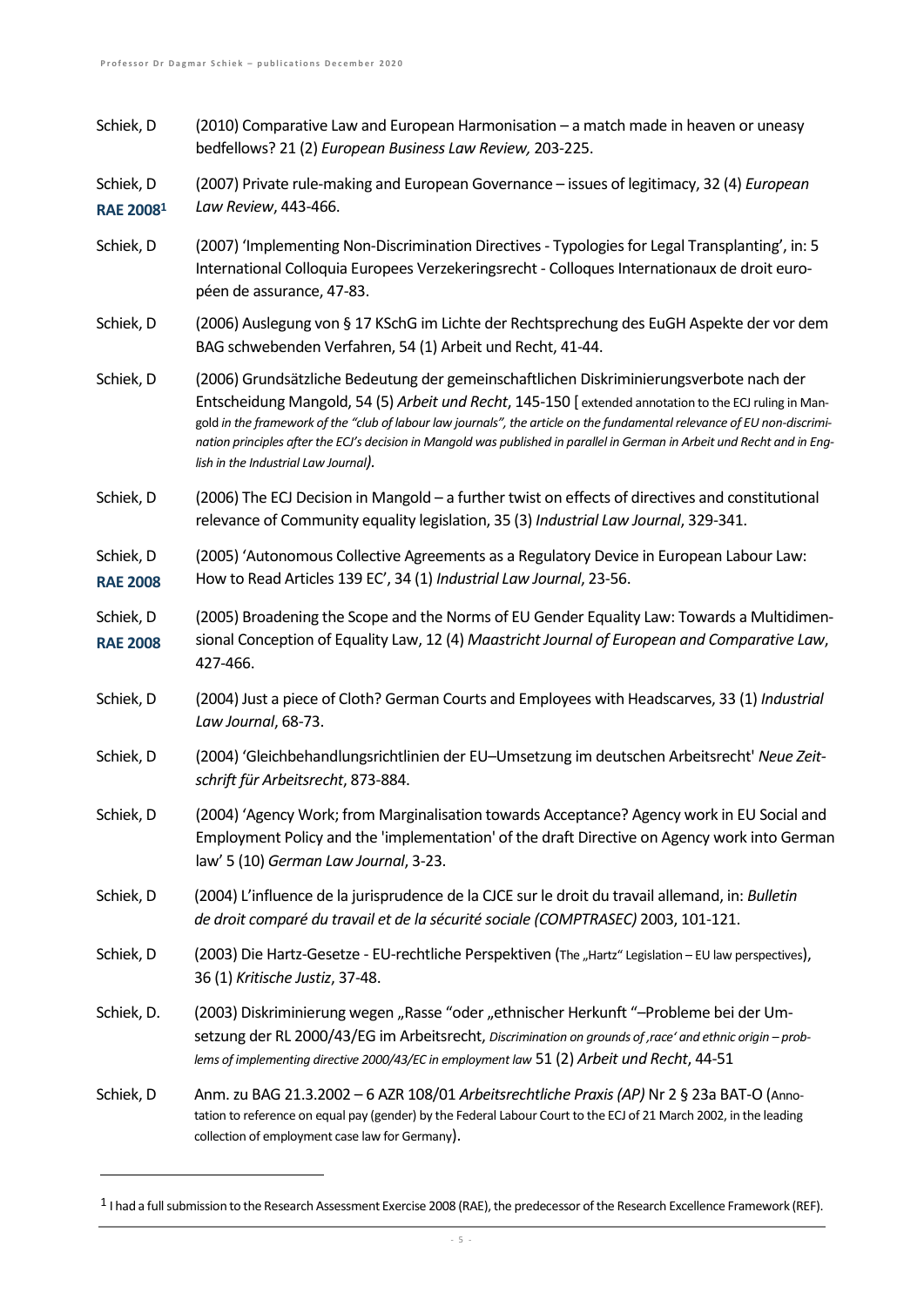| Schiek, D                     | Anm. zu BAG 3.4.2003 – 6 AZR 633/01 AP Nr 185 § 242 BGB Gleichbehandlung, (Annotation to a<br>ruling on equal pay (gender) by the Federal Labour Court, in the leading collection of employment case law).                                                                                      |
|-------------------------------|-------------------------------------------------------------------------------------------------------------------------------------------------------------------------------------------------------------------------------------------------------------------------------------------------|
| Schiek, D<br><b>RAE 2008</b>  | (2002) 'Elements of A New Framework for the principle of Equal Treatment of persons in EC<br>Law', 8 (2) European Law Journal, 290-314.                                                                                                                                                         |
| Schiek, D                     | (2002) 'Torn between arithmetic and substantive equality? Perspectives on Equality in Ger-<br>man Labour Law', 18 (2) International Journal for Comparative Labour Law and Industrial Re-<br>lations, 149-167.                                                                                  |
| Schiek, D                     | (2002) 'From Parental Leave to Parental Time: Effects of Directive 96/34/EC on German em-<br>ployment law', 31 (4) Industrial Law Journal, 361-369.                                                                                                                                             |
| Schiek, D                     | (2002) , Das Teilzeit-und Befristungsgesetz: Neue Paradigmen der Regulierung sogenannter<br>atypischer Beschäftigung?' 35 (1) Kritische Justiz, 18-44.                                                                                                                                          |
| Schiek, D                     | (2001) Europäische Betriebsvereinbarungen [European Works Council Agreements], 54 (4) Recht der<br>Arbeit, 218-236.                                                                                                                                                                             |
| Schiek, D                     | (2000) 'Positive Action before the European Court of Justice - New Conceptions of Equality in<br>Community Law?' 16 (3) International Journal for Comparative Labour Law and Industrial Re-<br>lations, 251-275.                                                                                |
| Schiek, D                     | (2000) Die Entscheidung des EuGH zum Hessischen Gleichberechtigungsgesetz [The ECJ ruling<br>on the Hesse Equal Treatment Act - annotation to Badeck], 17 (9) Der Personalrat, 361-371.                                                                                                         |
| Schiek, D                     | (1998) 'More Positive Action in Community Law - Case C-405/95, Marschall v Land Nord-<br>rhein-Westfalen', 27 (2) Industrial Law Journal, 155-162.                                                                                                                                              |
| Schiek, D & I<br>Horstkötter  | (1998) Kündigungsschutz via Diskriminierungsverbot, Neue Zeitschrift für Arbeitsrecht, 863-<br>868.                                                                                                                                                                                             |
| Schiek, D                     | (1998) 'Sex Equality Law after Kalanke and Marschall' 4 (2) European Law Journal, 148 -<br>168.                                                                                                                                                                                                 |
| Horstkötter,<br>I. & D Schiek | (1998) Kündigungsschutz und Geschlechtsdiskriminierung nach dem arbeitsrechtlichen Be-<br>schäftigungsförderungsgesetz 1996, 46 (6) Arbeit und Recht, 227-232.                                                                                                                                  |
| Schiek, D                     | (1998) , Draehmpaehl und die Folgen' (consequences of Draehmpahl ruling) 53 (11) Betriebsberater<br>586-587.                                                                                                                                                                                    |
| Schiek, D                     | (1997) Formulararbeitsverträge mit Verkaufsfahrern [standard employment contracts with<br>mobile sales agents] 52 Betriebsberater, 310-317.                                                                                                                                                     |
| Schiek, D                     | (1997) Anm zu BAG 5.3.1996 1 AZR 590/92 (A) AP Nr 226 zu Art. 3 GG Annotation to Federal La-<br>bour Court ruling implementing ECJ C-450/93 Kalanke, in the leading collection of employment case law.                                                                                          |
| Schiek, D                     | (1996) Frauenförderung oder Diskriminierungsschutz? Perspektiven der "Frauenquote"<br>nach "Kalanke" (Offering preferential treatment for women or combating sex discrimination? Perspectives for<br>"women's quotas" after the Kalanke ruling) 49 (2) WSI Mitteilungen 341-349.                |
| Schiek, D.                    | (1996) Kalanke und die Folgen - Überlegungen zu EG-rechtlichen Anforderungen an betrieb-<br>liche Gleichstellungspolitik [Consequences of the Kalanke Ruling - deliberations on EC law requirements for<br>equal opportunities policies at enterprise level], 44 (4) Arbeit und Recht, 128 -135 |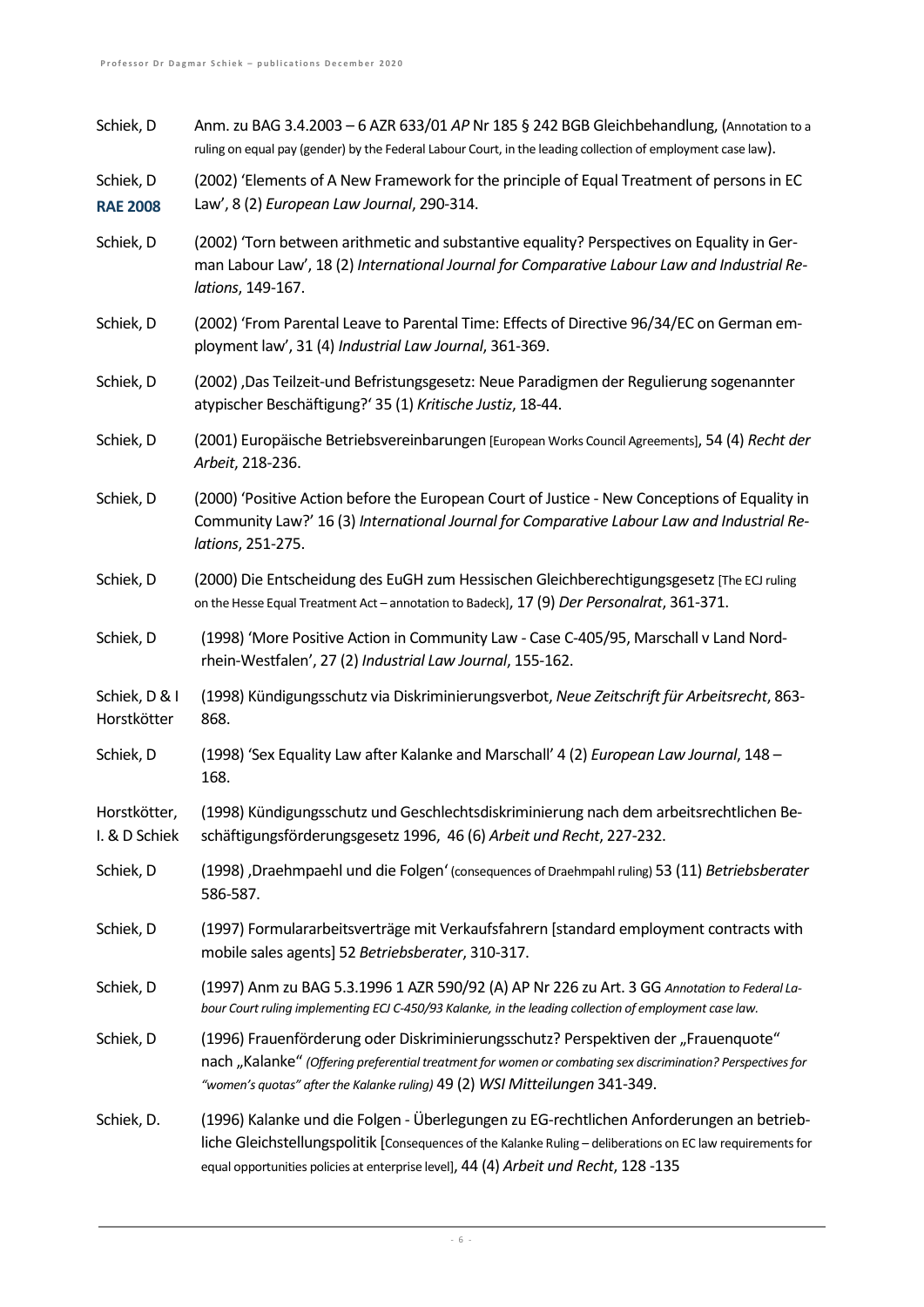- Schiek, D (1996) 'Positive Action in Community Law Case C-450/93, Kalanke v Freie Hansestadt Bremen', 25 (3) *Industrial Law Journal* 239 – 246.
- Schiek, D (1996) 'Lifting the Ban on Women's Night Work in Europe A Straight Road to Equality in Employment?', 3 (2) *Cardozo Women's Law Journal* 309-333.
- Schiek, D (1995) Die Schnecke Fortschritt kriecht rückwärts das Zweite Gleichberechtigungsgesetz [A snail called progress retreats – the Second Equality Act], 13 (1) *Streit*, 1-13.
- Schiek, D (1995) Dienststelle, Personalvertretung und die Gleichstellung von Frauen im öffentlichen Dienst [Public authorities, personnell committees and women's equality in public services], 12 (1) Der Perso*nalrat* 10-15.
- Schiek, D (1995) Mitbestimmung über Arbeitszeitregelungen und Privatisierung bei der Post, [*Co-determination on working time regulation and privatisation of the German post office] Arbeitsrecht im Betrieb, Sonderheft zur Postprivatisierung*, 27-35.
- Schiek, D (1995) Die EuGH Entscheidung Kalanke Folgerungen für antidiskriminierende Maßnahmen im öffentlichen Dienst, [*The ECJ Judgment in Kalanke – consequences for anti-discrimination measures in public employment]* 12 (3) *Der Personalrat*, 511-514.
- Schiek, D (1994) Vereinbarkeit von Beruf und Familie vereinbar mit der Gleichberechtigung? [*Reconciliation of professional and family life – reconcilable with equal rights?]* 27 (4) *Kritische Justiz,* 511-533.
- Schiek, D (1994) Das Hessische Gleichberechtigungsgesetz, *[The Hessen Equality Act] Der Personalrat* , 201  $-212.$
- Schiek, D (1994) Betriebsräte bei der neuen Bahn [Works Councils at the New German Rail], *Arbeitsrecht im Betrieb*, Sonderheft zur Privatisierung der Bundesbahn *[Special Issue on Privatisation of German Rail]*, 25-33.
- Schiek, D (1994) 2. Gleichberechtigungsgesetz Änderungen des Arbeitsrechts[*The Second Equality Act – changes to employment law]*, *Arbeitsrecht im Betrieb*, 450 -453.
- Schiek, D (1992) Eckpunkte für ein Nachtarbeitsschutzgesetz*[Bullet Points for an Act Protecting from Nightwork]*, *Soziale Sicherheit*, 152 – 156.
- Schiek, D (1991) Das Berliner Landesantidiskriminierungsgesetz*[The Berlin Anti-Discrimination Act]*, 11 (3) *Streit* , 95 – 101.
- Plander, H & D Schiek (1990) Forschung als Gegenstand von Werkverträgen *[Research as a subject of contracts for services]*, 44 (3) *Recht der Arbeit*, 219 – 232.

#### <span id="page-6-0"></span>**f) Book chapters (39, including 5 co-authored, excluding 7 chapters in (co) edited books)**

- Schiek, D (2021) Brexit and the Implementation of the Withdrawal Agreement, in: F. Fabbrini (ed) *The Law & Politics of Brexit. Volume 3: The Framework of New EU-UK Relationships* (Oxford University Press, 2021, forthcoming; pre-published version on SSRN [\(https://papers.ssrn.com/sol3/pa](https://papers.ssrn.com/sol3/papers.cfm?abstract_id=3801909)[pers.cfm?abstract\\_id=3801909](https://papers.ssrn.com/sol3/papers.cfm?abstract_id=3801909) )
- Schiek, D (2020) Solidarity in the case law of the European Court of Justice opportunities missed? In: H Krunke, H Petersen & I Manners (eds) *Transnational Solidarity. Concept, Challenges and Opportunities,* Cambridge: Cambridge University Press, pp 252-300 (pre-published version at SSRN [https://papers.ssrn.com/sol3/papers.cfm?abstract\\_id=3523787](https://papers.ssrn.com/sol3/papers.cfm?abstract_id=3523787) ).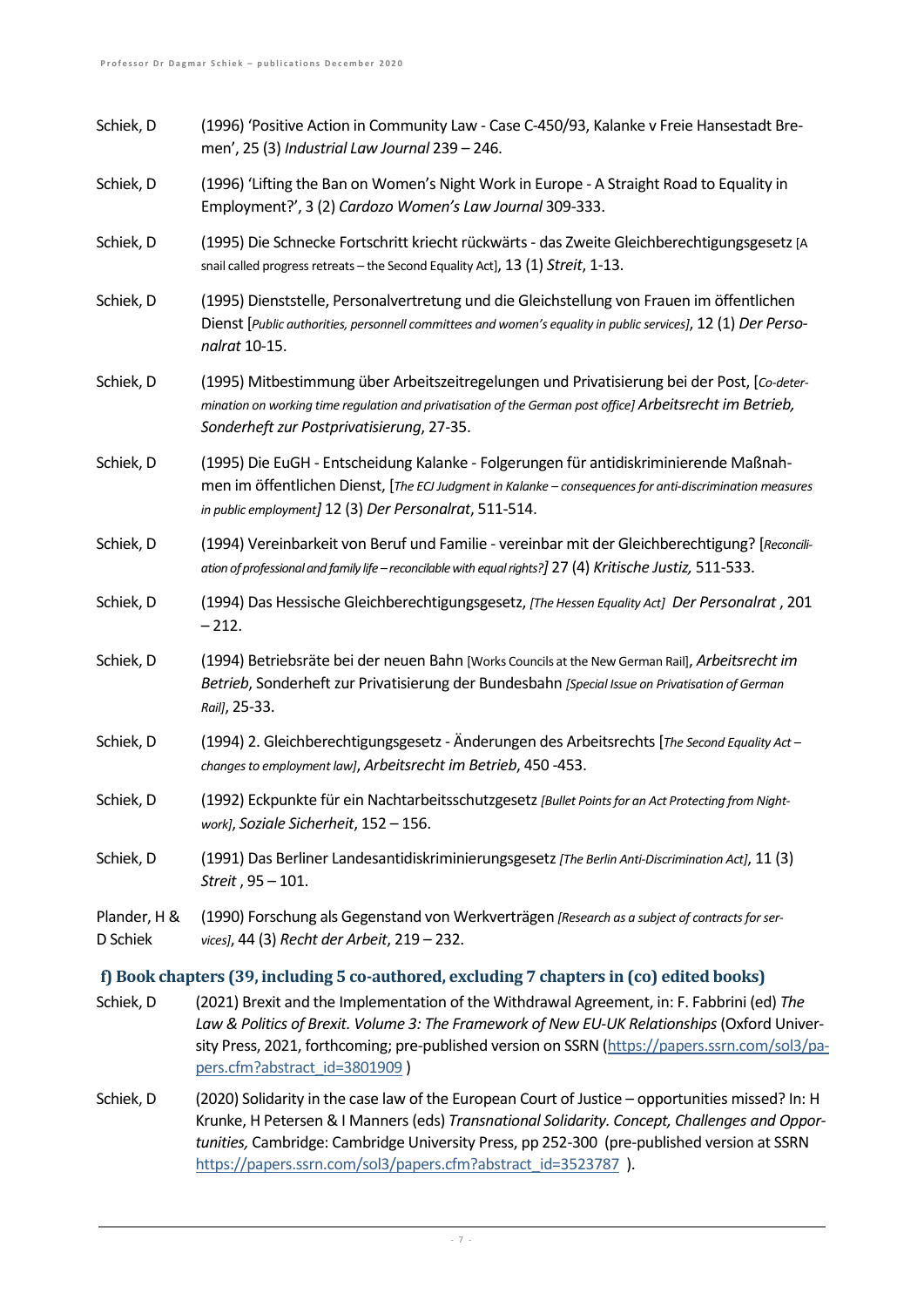| Schiek, D               | (2017) Perspectives on social citizenship in the EU - from status positivus to status socialis ac-<br>tivus via two forms of transnational solidarity, in D, Kochenov (ed) EU Citizenship and Federal-<br>ism: The Role of Rights, Cambridge: Cambridge University Press, 341-368.                     |
|-------------------------|--------------------------------------------------------------------------------------------------------------------------------------------------------------------------------------------------------------------------------------------------------------------------------------------------------|
| Schiek, D               | (2016) 'A Constitution of Social Governance for the European Union' in: D Kostakopoulou, N.<br>Ferreira (eds) The Human Face of the European Union: Is the EU Humane Enough? Cambridge:<br>Cambridge University Press, 17-47.                                                                          |
| Schiek, D &<br>D Ulber  | (2016) Einleitung E: Tarifvertrag und Kartellrecht [collective agreements and competition law] in: Däub-<br>ler, W (ed.) Tarifvertragsgesetz. Kommentar [Act on Collective Agreements, commentary]. Ba-<br>den-Baden: Nomos 4 <sup>th</sup> ed, 193-204.                                               |
| Schiek, D               | (2016) Einleitung D Völker- und Unionsrechtliche Determinanten des Tarifvertrags [International<br>and EU Law frame for collective agremeents], in: Däubler, W (ed.) Tarifvertragsgesetz, 264-311.                                                                                                     |
| Schiek, D               | (2016) Einleitung I: Europäische Kollektivvereinbarungen [European Collective Agreements], in: Däub-<br>ler, W (ed.) Tarifvertragsgesetz. Kommentar. Baden-Baden: Nomos 4 <sup>th</sup> ed, 264-311.                                                                                                   |
| Schiek, D               | (2015) Proportionality in Age Discrimination Cases - a Model Suitable for Socially Embedded<br>Rights. In A. Numhauser-Henning & M. Rönnmar, eds. Age Discrimination and Labour Law. Al-<br>phen aan den Rijn: Kluwer, 31-92.                                                                          |
| Schiek, D               | (2014) 'Article 23: Equality between women and men', in: Peers, Steven; Hervey, Tamara; Ken-<br>ner, Jeffrey; Ward, Angela (eds) The EU Charter of Fundamental Rights (Oxford: Hart) 633-660.                                                                                                          |
| Schiek, D &<br>J Mulder | (2014) Intersektionelle Diskriminierung im EU Recht - eine kritische Reflexion in: Philipp, Si-<br>mone; Meier, Isabella; Apostolovski, Veronika; Starl, Klaus; Schmidlechner, Karin Maria (eds) In-<br>tersektionelle Benachteiligung und Diskriminierung, Baden-Baden: Nomos, 43-72.                 |
| Schiek, D               | (2013) 'Gender Equality under the Charter of Fundamental Rights for the European Union - a New<br>Lease of Life for Positive Actions?' in: J. Fejø; Neergaard, U.; Tvarnø, C; Skovgaard Ølykke, G (eds)<br>Festskrift Liber Amicarum et Amicorum in Honour of Ruth Nielsen, Copenhagen: DJØF, 299-322. |
| Schiek, D               | (2013) 'Social Services of General Interest: the EU competence regime and a constitution of so-<br>cial governance', in: U. Neergard; Szysczak, E; van den Gronden, J; Krajewski, M (eds) Social Ser-<br>vices of General Interest in the European Union, Vienna: Springer, 73-94.                     |
| Schiek, D &<br>J Mulder | (2012) Equality and Economic and Social Life - Including Implications for the European Union, in:<br>Westendorp, I. (ed) The Women's Convention Turned 30: Achievements, Setbacks and Prospects,<br>Cambridge, Antwerp, Portland: Intersentia, 303-324.                                                |
| Schiek, D               | (2012) European Union Non-Discrimination Law: a multidimensional perspective, in: Navas Na-<br>varro, S. (ed) Iguales y Differentes ante el Derecho Privado, Valencia: Tirant Lo Blanch, 61-82.                                                                                                        |
| Schiek, D               | (2012) Einleitung C: Tarifverträge und anders legitimiertes Recht, in: Däubler, W. (ed.) Tarifver-<br>tragsgesetz. Kommentar, Baden-Baden: Nomos 3rd ed, 203-221.                                                                                                                                      |
| Schiek, D               | (2012) Einleitung G: Europäische Kollektivvereinbarungen, in: Däubler, W (ed.) Tarifver-<br>tragsgesetz. Kommentar, Baden-Baden: Nomos 3rd ed, 268-322.                                                                                                                                                |
| Schiek, D               | (2012) Social Ideals and the Court of Justice of the European Union, in: Evas, T; Liebert, U Lord,<br>Ch (eds) Multi-layered Representation in the European Union: Parliaments, Courts and the Public<br>Sphere, Baden-Baden: Nomos, 157-182.                                                          |
| Schiek, D               | (2011) 'Was Personalverantwortliche über das Verbot der mittelbaren Geschlechtsdiskriminie-<br>rung wissen sollten' in: Krell, G; Ortlieb, R and Sieben, B (eds) Chancengleichheit durch Personal-<br>politik Wien: Gabler 6th ed, 41-58.                                                              |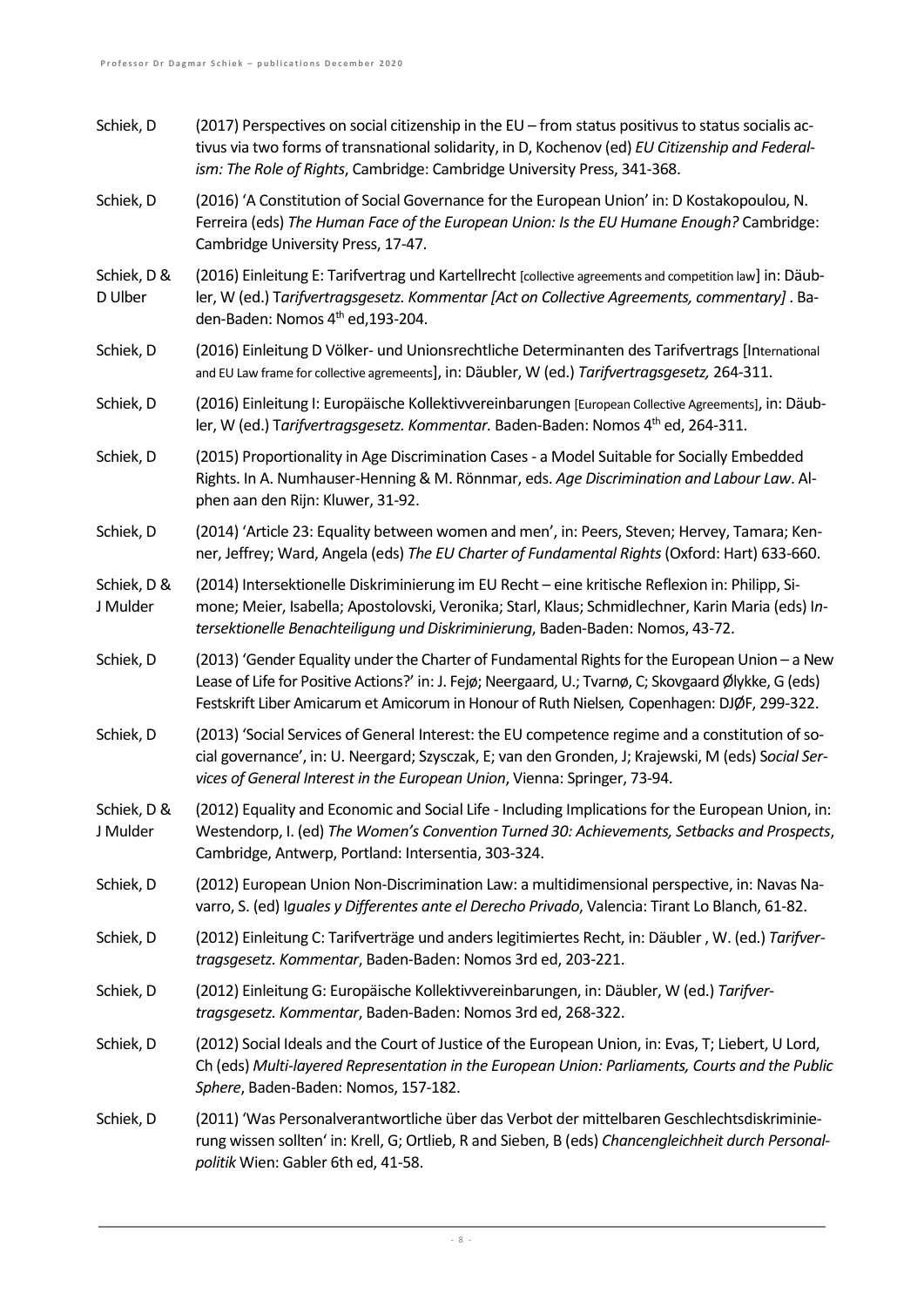- Schiek, D (2010) EU non-discrimination law & policy: Gender in the maze of multidimensional equalities in: Körner, M.; Zimmer, R (eds) *Geschlechtergerechtigkeit. Liber Amicorum Heide Pfarr*, Baden-Baden: Nomos, 472-488.
- Schiek, D (2010) Europe's socio-economic constitution ("Verfasstheit") after the Treaty of Lisbon in: Dieterich et al (eds) *Individuelle und kollektive Freiheit im Arbeitsrecht - Gedächtnisschrift für Ulrich Zachert*, Baden-Baden: Nomos, 162-176.
- Schiek, D (2010) 'Is there a social ideal of the European Court of Justice?' In: Nielsen, R; Neergard, U and Roseberry, LM (eds) *The Role of the Courts in Developing a European Social Model - Theoretical and Methodological Perspectives*, Copenhagen: DJØF, 63-96.
- Schiek, D (2008) 'Trans-national Collective Labour Agreements in Europe and at European Level Further Readings of Article 139 EC', in: M. Rönnmar (ed.) EU *Industrial Relations v. National Industrial Relations*, Austin et al: Kluwer International, 83-103.
- Schiek, D (2008) The European Social Model and the Services Directive, in: U, Neergard, R, Nielsen & L Roseberry (eds), The Services Directive - Consequences for the European Social Model and the Welfare State, Copenhagen: DJØF, 25-62.
- Schiek, D (2006) Tarifverträge und anders legitimiertes Recht Einleitung C, in: Däubler, W (ed.) *Tarifvertragsgesetz. Kommentar*, Baden-Baden: Nomos, 2nd ed, 74-191.
- Schiek, D (2006) Europäische Kollektivvereinbarungen—Einleitung G, in: Däubler, W (ed.) *Tarifvertragsgesetz. Kommentar,* Baden-Baden: Nomos 2nd ed., 253-304.
- Schiek, D &, A Kirschbaum (2005) New governance for higher education institutions, prospects for female university careers and equality law, Numhauser-Henning, A (ed), *Women in academia - aiming high and falling short?* Bulletin of Comparative Law Labour Relations, No 57, The Hague: Kluwer Law International, 57-82.
- Schiek, D (2004) Was Personalverantwortliche über das Verbot der mittelbaren Geschlechtsdiskriminierung wissen sollten, in: Krell, G et al (eds) *Chancengleichheit durch Personalpolitik*, Vienna: Gabler 5th ed, 133-150.
- Schiek, D (2003) Critical Comparative Law From a Labour Law Perspective", in: Lichtenberg, H; Lubach, D; Meuwissen, D; Schiek, D (eds.) *HLS-Cahiers,* Groningen: Rijksuniversiteit Groningen, 197-221.
- Schiek, D (2003) Comparative Law and Economics Opportunities and Dangers of Interdisciplinary Transplants", in: Lichtenberg, H; Lubach, D; Meuwissen, D; Schiek, D (eds.) *HLS-Cahiers*, Groningen: Rijksuniversiteit Groningen, 49-69.
- Schiek, D (2003) Einleitung C: Tarifverträge und anders legitimiertes Recht, in: Däubler, W (ed.) *Tarifvertragsgesetz. Kommentar,* Baden-Baden: Nomos, 115 pages.
- Schiek, D (2003) Einleitung G: Europäische Tarifverträge, in: Däubler, W (eds.) *Tarifvertragsgesetz. Kommentar.* Baden-Baden: Nomos, 75 pages.
- Schiek, D (2002) Wertorientierungen im Arbeitsverhältnis Differenz und Diskriminierungsschutz als neue Anforderungen? [values in employment – difference and anti-discrimination as new challegnes?] In: Aigner, T & J Heilmann(eds) W*ertorientierungen im Unternehmen und Arbeitsrecht*, Brussels: Peter Lang, 143-172.
- Kittner, M & D Schiek (2001) Kommentierung von Art. 9 Abs. 3 GG [academic commentary on Article 9 paragraph 3 German Constitution – freedom of association and trade union rights]; in: Denninger, E et al (eds.) *Gemeinschaftskommentar zum Grundgesetz*(Reihe Alternativkommentare) AK GG, Neuwied und Kriftel: Luchterhand, 3. Aufl. Bd 1, 1-99 .